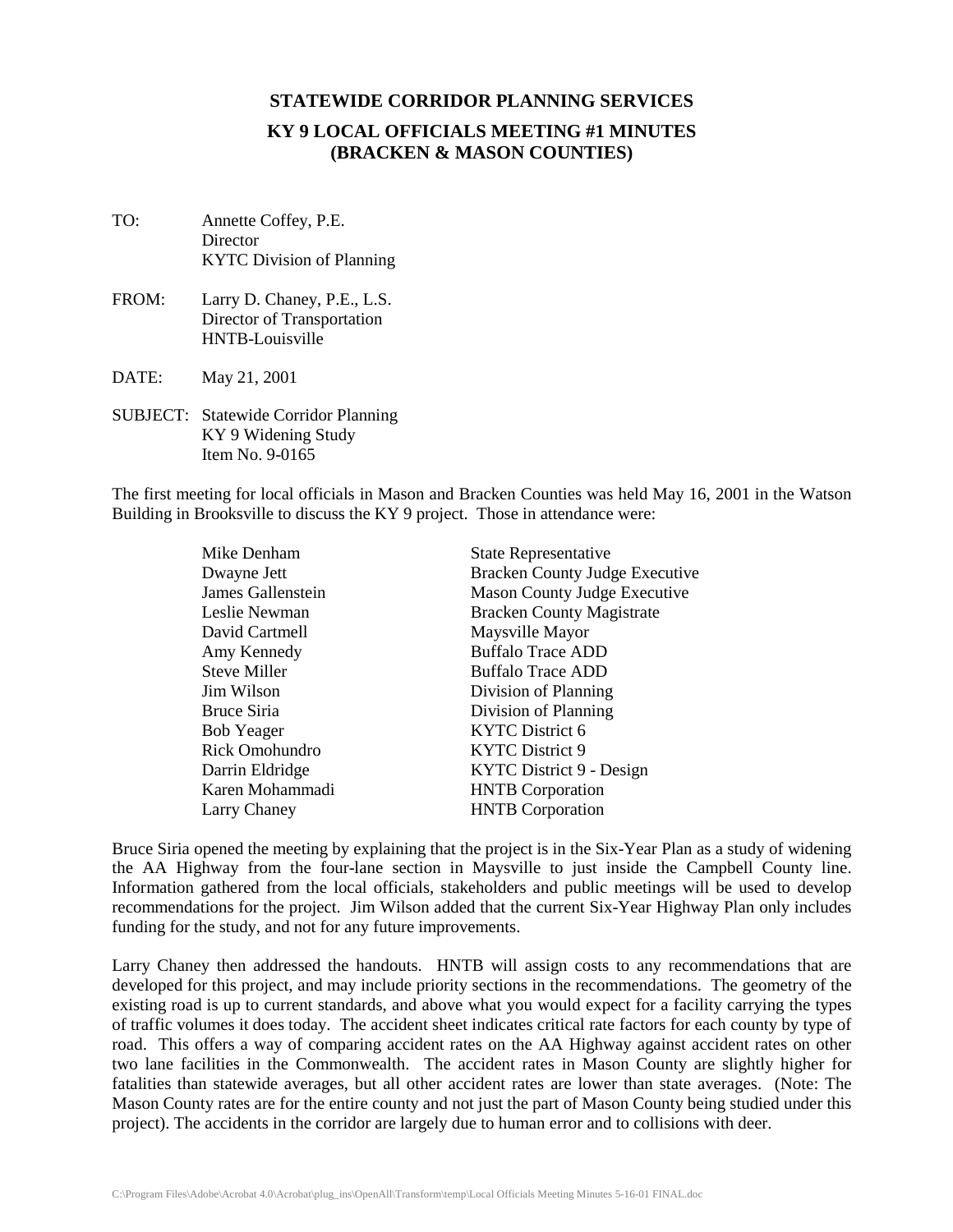A public relations program for highway safety that the Cabinet is planning for this summer will address these concerns. Mr. Siria informed the group that the Kentucky Transportation Center recently completed a KY 9 accident study for the Cabinet, which resulted in a series of recommendations. Some of those recommendations have already been implemented and others are currently under consideration. One such recommendation was the Drive Smart blitz that just occurred on the corridor.

Mr. Chaney continued by saying that the team has assembled traffic counts and traffic projections for the corridor. These will be used in conjunction with other pertinent data to determine the need for widening. Karen Mohammadi explained the concept of using level of service as a tool to determine whether the road should be widened. She said that based on the projected values, it would not appear that the entire road would need to be widened based on capacity alone. Representative Mike Denham questioned why he was told at another meeting that the volumes on KY 9 were similar to I-64. Ms. Mohammadi explained that some segments outside our project area might contain volumes like those found on the interstate. Darren Eldridge added that the Cabinet would be designing a project in the near future to widen KY 9 from KY 10 to the existing four-lane section in Mason County.

Representative Denham informed the group that he drives the corridor every day and has seen a serious problem with people slowing down to 5 mph to turn onto side roads, and with people merging with the KY 9 traffic from the side roads at very low speeds. Mr. Chaney agreed that speed differentials cause a significant amount of problems on the road, particularly rear-end collisions. Representative Denham continued saying that the abruptness of 3 lane sections back into 2 lane sections also causes problems. He said that truck drivers need to go down the hills at 85 mph in order to go up the hills at 25 mph, and that a serious problem can occur when an intersection is located at the bottom of the hill. Bob Yeager informed Representative Denham that there was a potential to address all of his concerns without necessarily widening the road. Mayor Cartmell said that the project should at least look at the need for acceleration and deceleration lanes.

Steve Miller questioned if the growth rates used for projecting the future volumes were too conservative. Mr. Siria responded by saying that the state average is about 3% and 5% is considered pretty aggressive. The forecasts for this project average around 4.5%. Representative Denham stated that if a new connector road from the bridge in Maysville to the Appalachian Highway in Ohio is constructed KY 9 will be impacted. Additionally, there have apparently been discussions about the truck traffic growing "tenfold" on KY 9. Mr. Siria explained that truck traffic is increasing all over the Commonwealth, mainly due to increases in just-in-time deliveries and improvements to the roads. Mr. Miller added that there is a lot of economic growth occurring in Mount Sterling that could affect this project. Mr. Yeager stated that the I-74 Corridor Study currently being completed by the Cabinet could provide some insight into those types of concerns.

Mr. Yeager asked the officials what kind of opposition they would expect if the Cabinet chose to restrict access on the road. Mayor David Cartmell said he favors restricting access. Representative Denham expressed concern over how these restrictions may impact economic development. Mr. Yeager explained that an interstate type facility with frontage roads and interchanges could be proposed. Mr. Chaney replied that a four-lane facility should only be looked at with limited access. Mayor Cartnell said they were not interested in a road like the Appalachian Highway.

Mr. Yeager stated that to widen the highway would require considerable right-of-way acquisition in Bracken and Pendleton Counties. Mr. Rick Omohundro added that the same would be true in Mason County. Mr. Yeager continued that the District office would be implementing some improvements at the intersections to add turn lanes and push guardrail back. Mr. Eldridge reminded the officials that widening the highway could also serve to exacerbate the safety problems. Intersections would be wider and require longer times to cross, and speeds on KY 9 would likely increase.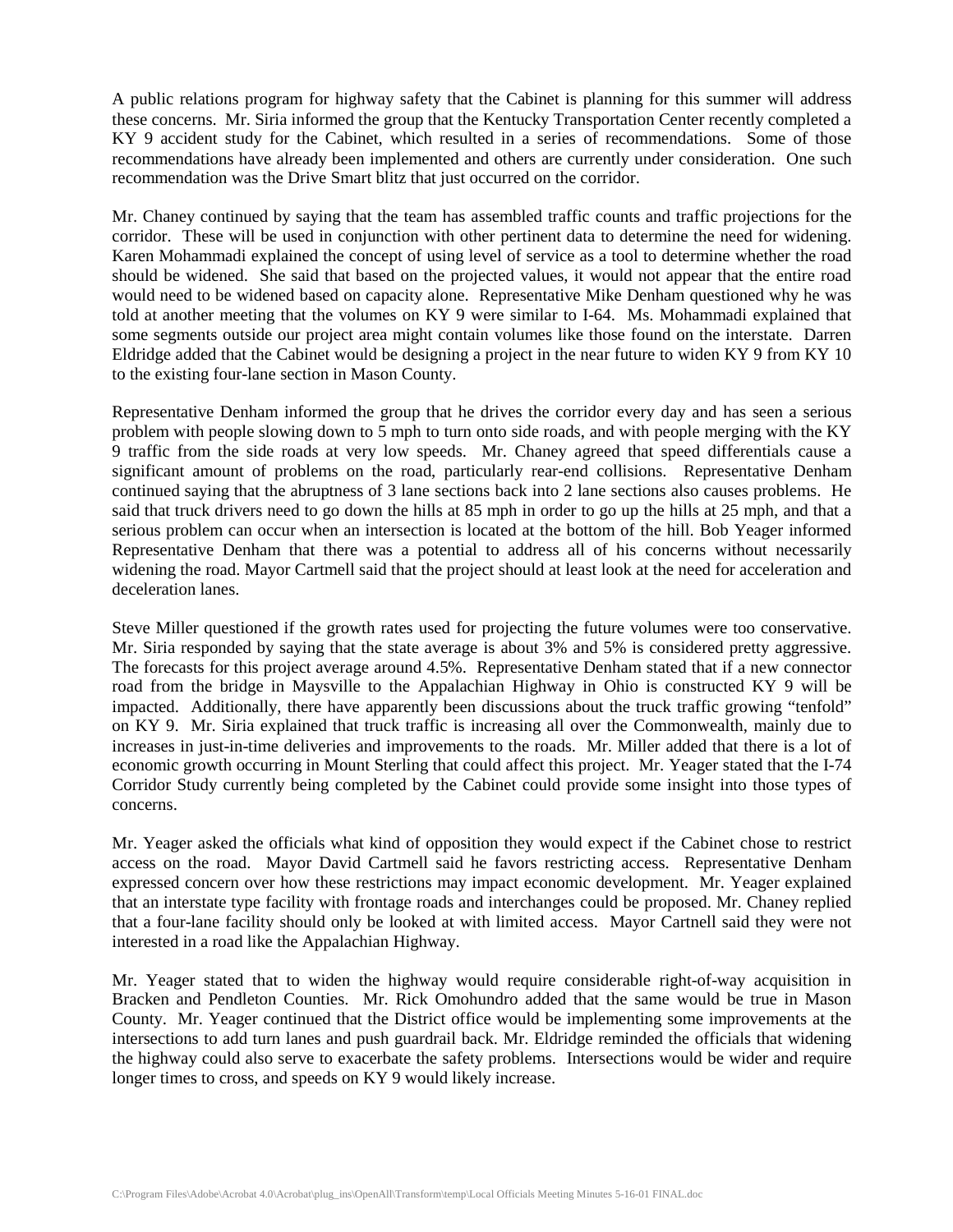Mr. Chaney noted that the road is already a partially controlled access. It is access by permit, but entrances may only be where indicated on the plans. Partial control can be obtained by using frontage roads, although in many cases that may be physically impossible. The access points need to be at least 1200' apart to meet current Cabinet requirements. Intermediate points could conceivably be converted to right in right out intersections. No access would be taken without providing it through another means, or by compensation for the loss.

Mayor Cartmell asked if access could be denied. Darren Aldridge replied that it could not if sight distance and spacing requirements (1200' rural/600' urban) were met. Representative Denham expressed a desire to see the spacing requirements increase. He was told that the requirements were based on statutes, and could not be arbitrarily decided for each project.

Representative Denham asked if there was a road designed that may be similar to a widened KY 9. KY 127 south of Frankfort between Frankfort and Lawrenceburg was recommended as a comparable facility.

The meeting ended with Mr. Wilson asking if any of the officials knew of any environmental concerns, minority or low-income populations or major developments. He was told that the Walcott Bridge and the Bracken County Industrial Park met such criteria.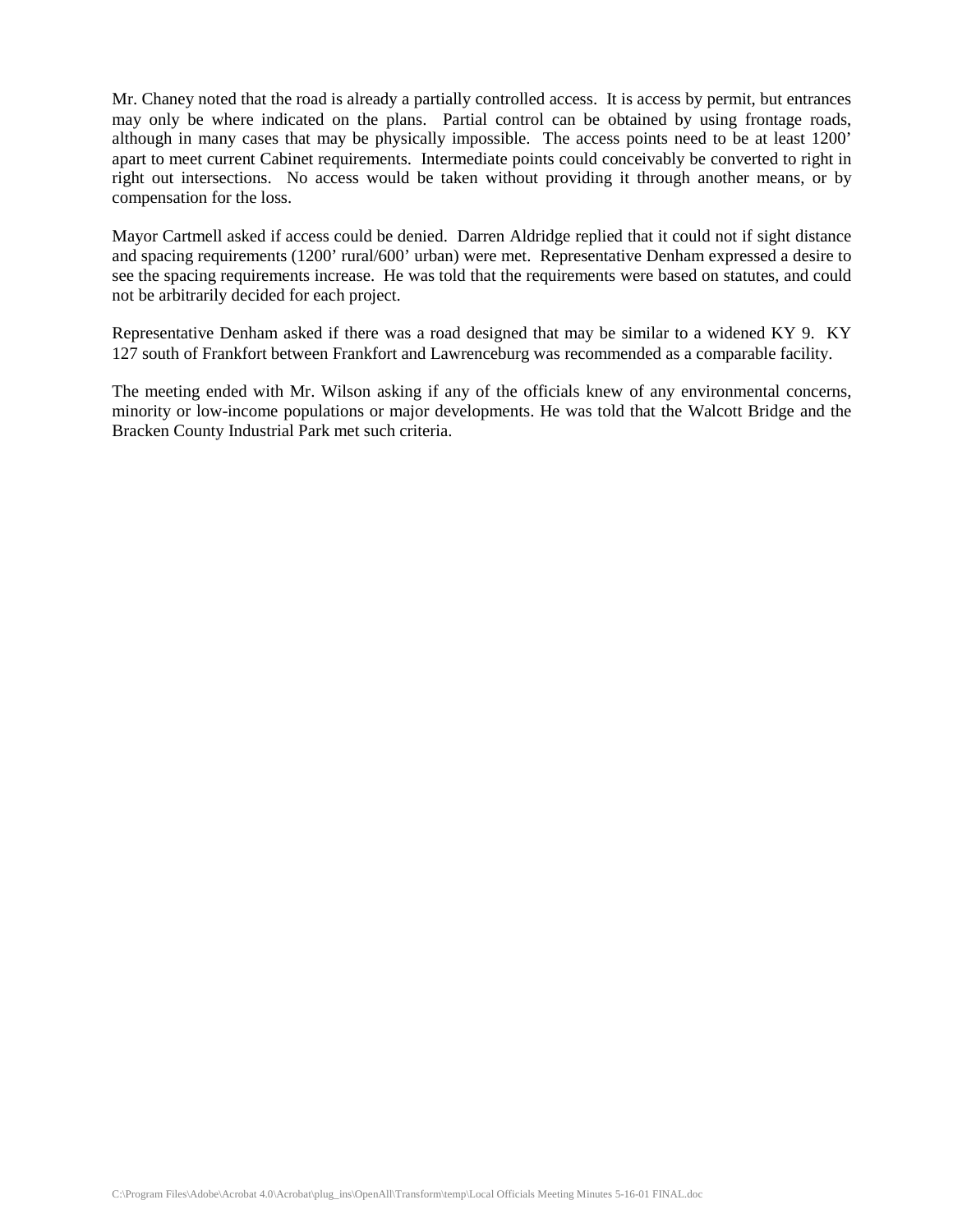# **KY 9 STAKEHOLDERS MEETING #1 MINUTES (BRACKEN & MASON COUNTIES)**

- TO: Annette Coffey, P.E. **Director** KYTC Division of Planning
- FROM: Larry D. Chaney, P.E., L.S. Director of Transportation HNTB-Louisville
- DATE: May 21, 2001
- SUBJECT: Statewide Corridor Planning KY 9 Widening Study Item No. 9-0165

The first Stakeholders Meeting for community leaders in Mason and Bracken Counties was held May 16, 2001 in the Watson Building in Brooksville to discuss the KY 9 project. Those in attendance were:

> Mike Minor FirstStar Bank Larry Chaney HNTB Corporation

David Appleman Bracken County Industrial Board Sally Cobb Bracken County School Board Amy Kennedy Buffalo Trace ADD Bruce Siria Division of Planning Jim Wilson Division of Planning Rick Omohundro KYTC District 9 – Pre-Construction Darrin Eldridge KYTC District 9 - Design Bob Yeager KYTC District 6 - Planning Karen Mohammadi HNTB Corporation

Bruce Siria opened by explaining that the main purpose for the meeting was to share information and to get feedback from the stakeholders. He informed the attendees that HNTB has been engaged to assist the Cabinet in a scoping study to access the need to widen the AA Highway from the KY 9/KY 10 split to Campbell County.

Mr. Siria explained the work done to date and future work to be completed. If a need for widening is identified, priority sections will most likely be identified, since the Cabinet does not generally widen 30 miles of a route at the same time. The project team would like to have the stakeholders' assistance in determining what goals the Cabinet should address, and what environmental concerns and minority/low income concerns might be present. There will be a recommended course of action at the end of the study, with estimated costs that will allow the project to be evaluated for inclusion in the next Six-Year Highway Plan.

Larry Chaney then discussed the handout. The first page explained the existing geometry of the road, and indicated that KY 9 is currently a high-type, two-lane facility with better geometry than most other twolane roads in the area. Driver error, therefore, is widely considered the cause of most of the accidents. There are not a lot of distractions along the corridor, which may explain why drivers tend to fall asleep. It is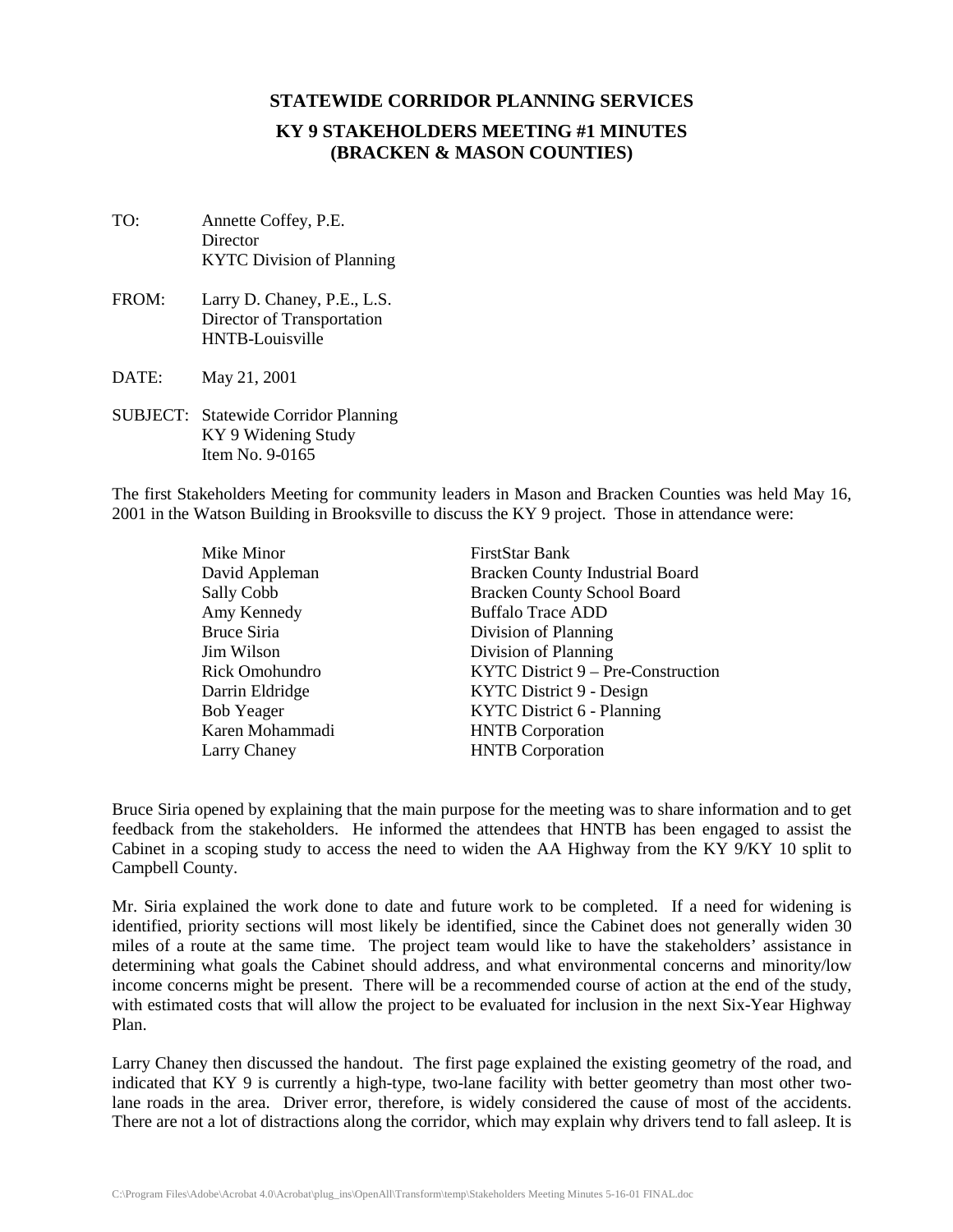a commuter route, as well, which may also induce drivers who are very familiar with the road to fall asleep at the wheel. The second page of the handout showed that the traffic volumes do not indicate a definitive need to widen the road. However, other factors will also be evaluated, such as percentage of trucks, speed differentials, etc.

The study will examine a range of improvements, from maintenance-type improvements, to turning lanes, to high-end improvements like upgrading the facility to an interstate-type route. Improvements evaluated will also consider comments received from the stakeholders and from the public.

The stakeholders were then asked if they had any specific spots or intersections that they felt were problematic. They were also encouraged to fill out the surveys and to send them to the Cabinet with the pre-paid mailers. Environmentally sensitive concerns such as affected minority/elderly/poor communities in the project area, locations of storage tanks, locations of cultural or historical sites, etc., should also be noted on the forms.

David Appleman expressed the need to provide good access and turning lanes into the Industrial Park. Hook Lane provides a secondary access road to the Park. MSE is the engineer for the Park, but the layout plans are not yet available. Mr. Appleman, who serves on the Bracken County Volunteer Fire Department, also stated that, if a driver is on a road connecting to KY 9, they should not pull out if they see any vehicles approaching, since it is very difficult to judge their speed.

Mike Minor asked if there had been any consideration given to cutting the grades. Mr. Chaney responded that the issue will be studied. Mr. Minor also noted that the embankments on the side roads block the view of KY 9. Sally Cobb was concerned about the crest of the hill on KY 9, when making left turns onto Hilton Lane. She also stated that between Mason County and KY 1159 there are not enough passing opportunities, and this causes people to make poor decisions regarding passing other vehicles. Amy Kennedy added that on foggy days the intersection lights are not strong enough to overcome the loss of sight distance. Mr. Minor added that under normal conditions the lights do help drivers notice vehicles on the cross streets.

Ms. Cobb mentioned that the school buses cross KY 9 four times a day, and that these are very important concerns for them. Mr. Appleman added that under foggy conditions the bus drivers actually try to listen for trucks before crossing KY 9. Mr. Chaney asked if bus drivers stop on KY 9, whether they use the shoulders, and if they have any operational problems to report. Ms. Cobb replied that they do currently make stops on KY 9, and that she would take additional survey forms to distribute to the bus drivers to answer these other questions.

Mr. Appleman discussed the problem that the Fire Department faces when rerouting traffic after an accident on KY 9 requires shutting down both lanes of traffic. He stated that small trucks and cars are easily diverted, but that semi-trailer trucks queue up on KY 9 rather than attempt the narrow and curvy alternate routes. He feels that four lanes would reduce the frequency and severity of this occurrence.

Mr. Siria stated that the scheduled benchmark for this study is to have enough information by this Fall to provide input into the new Six-Year Highway Plan. Bob Yeager added that the Cabinet also hopes to gain from the study a gauge of public support for the project.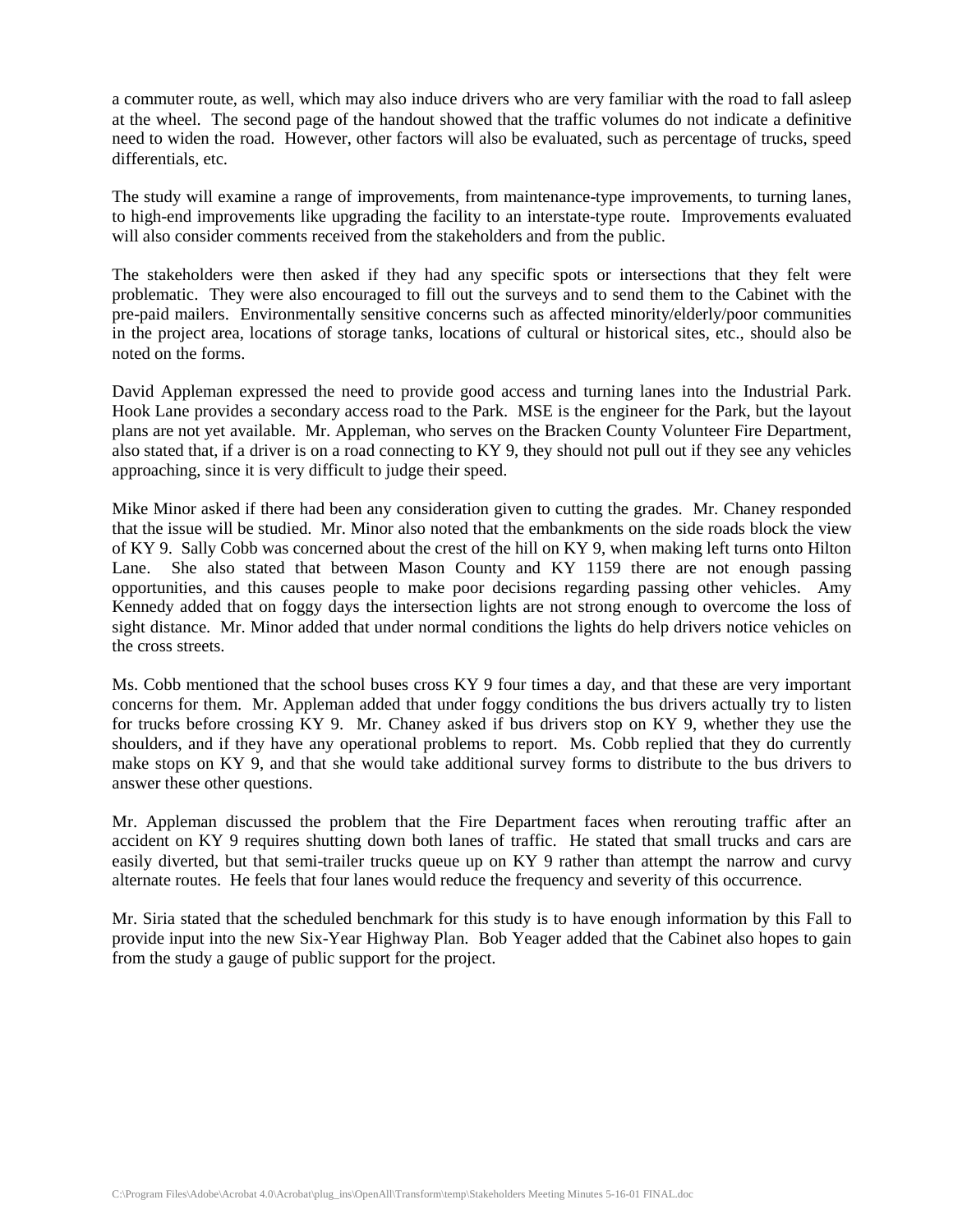# **STATEWIDE CORRIDOR PLANNING SERVICES KY 9 LOCAL OFFICIALS MEETING #1 MINUTES (PENDLETON & CAMPBELL COUNTIES)**

- TO: Annette Coffey, P.E. **Director** KYTC Division of Planning
- FROM: Larry D. Chaney, P.E., L.S. Director of Transportation HNTB-Louisville
- DATE: May 23, 2001
- SUBJECT: Statewide Corridor Planning KY 9 Widening Study Item No. 9-0165

The first meeting for local officials in Pendleton and Campbell Counties was held May 23, 2001 in the Peach Grove Fire Station to discuss the KY 9 project. Those in attendance were:

| Katie Stine           | <b>Kentucky State Senator</b>               |
|-----------------------|---------------------------------------------|
| David Browing         | Representing Pendleton County Judge Bertram |
| <b>Scott Boone</b>    | Northern Kentucky ADD                       |
| <b>Robert Hargott</b> | North Pendleton Volunteer Fire Department   |
| Don Willis            | North Pendleton Volunteer Fire Department   |
| Jim Wilson            | Division of Planning                        |
| Bruce Siria           | Division of Planning                        |
| <b>Bob Yeager</b>     | <b>KYTC</b> District 6                      |
| Karen Mohammadi       | <b>HNTB</b> Corporation                     |
| Larry Chaney          | <b>HNTB</b> Corporation                     |

Bruce Siria opened the meeting by explaining that the project is in the Six-Year Plan as a study of widening the AA Highway from the four-lane section in Maysville to just inside the Campbell County line. Information gathered from the local officials, stakeholders and public meetings will be used in the development of recommendations for the project. Some general questions regarding the corridor were asked by Senator Stine. She was concerned as to who would be responsible for maintaining the widened facility, and if the reflectors would be replaced now that paving has ended. Senator Stine was told that the Cabinet would maintain the facility and that the District office would look into her concerns over the reflectors.

Larry Chaney then addressed the handouts distributed at the beginning of the meeting. He explained that the geometry for the road is very good, yet acknowledged that there may be areas where spot improvements could be beneficial. He informed the attendees that it might be possible to make some low-cost improvements to the road under the existing paving contract. Next, Larry addressed the accident history of the road. The accident rates are lower for almost all types of accidents in all counties within the study area. The exception is fatal accidents in Mason County, which represent a slightly higher rate than the statewide average. This also reflects the rate for the entire county and not just the project area.

One of the causes of concern on this route is drivers falling asleep at the wheel. The geometry and the fact that this is a commuter route allow drivers to be easily lulled to sleep. There are also problems with the speed differentials of the vehicles particularly with trucks on the road encountering cars that have just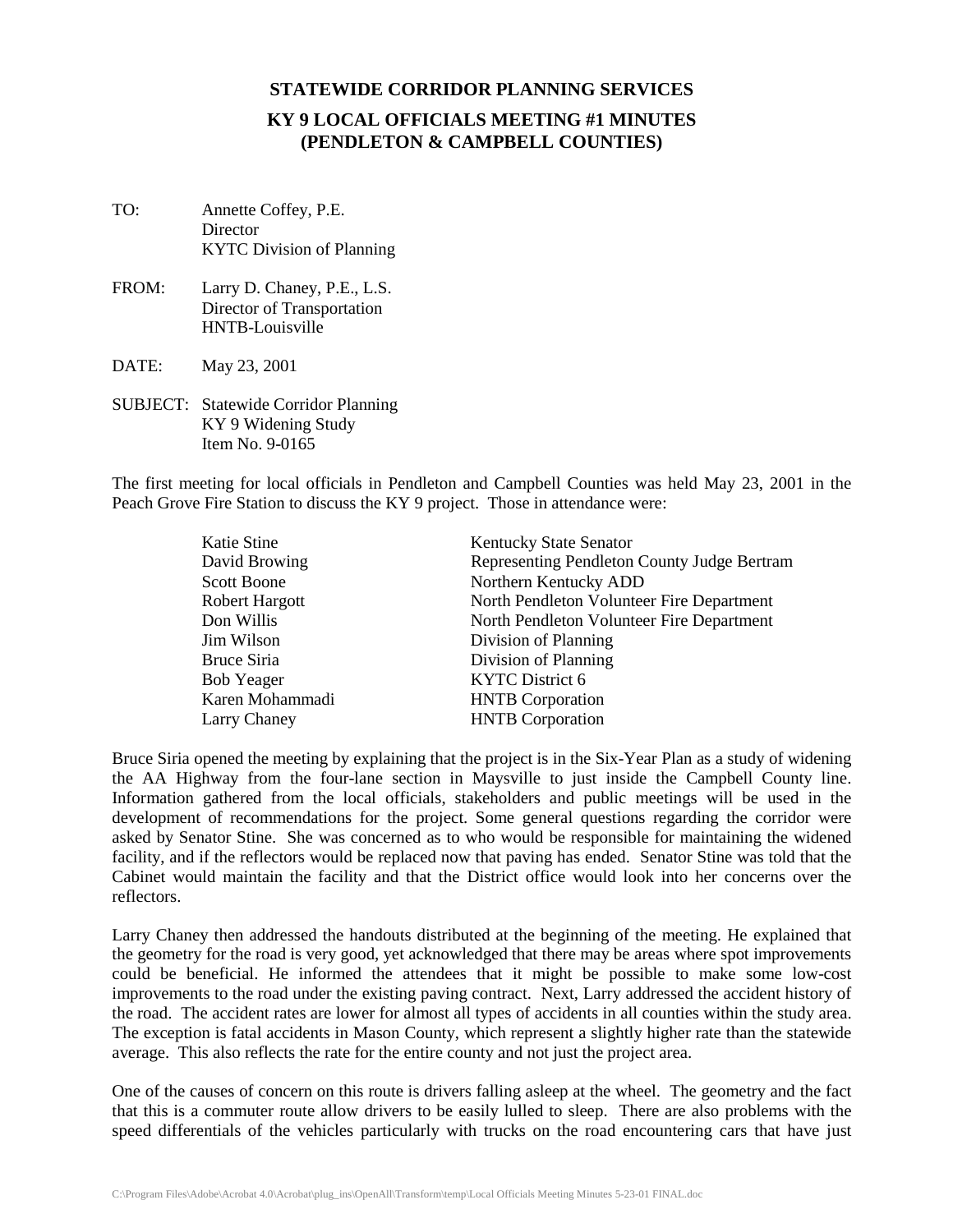entered the road. There are a number of angle crashes, which can be related to both speed and sight distance problems.

Senator Stine asked about the adding signage at the approaches, and was informed that this would be addressed in the study. The base alternative will include low-costs improvement such as signs. The other alternatives will look at four-lane facilities and different median types. Changes to the median type will involve access issues.

Funding for the low-cost alternative may be partially through State maintenance efforts and a variety of other funding types. Widening would require major funding. Mr. Siria added that it is intended for the project to be far enough along this fall for possible inclusion of the recommendation into the Six-Year Highway Plan. However, the study could also recommend widening at a later date, in which case no immediate projects would be recommended. Mr. Chaney added that costs and priorities will be completed by this Fall.

An initial look at the existing volumes reveal that a four-lane facility is not warranted today based on capacity alone. The study will look at future volumes, but they will not be the only factor used in deciding whether to recommend widening.

Mr. Chaney then reviewed the survey form and encouraged the officials to fill it out and attach additional sheets as necessary. He also encouraged them to share it with other officials. Those invited but not present at the meeting will be sent the handout materials, including the survey forms. The floor was then opened for questions and comments.

Robert Hargett expressed concern over the way bus drivers pull half-way across KY 9 when waiting for a gap to turn. Mr. Chaney said that Bracken County Schools had similar concerns, and that widening the road could either improve or possibly exacerbate the problem. Jim Wilson related the problem Bracken County Schools were having with fog at the intersections. Senator Stine asked if additional or better lights could be installed. She added that the biggest issue for the public is lights. Mr. Chaney pointed out that the lights may not be useful with fog.

Don Willis suggested that deceleration and acceleration lanes be added. Bob Yeager informed the attendees that approaches to KY 9 could become more dangerous if the road is widened, which may result in the approach slopes on the cross roads increased. Mr. Yeager also discussed possible benefits of limiting access on KY 9. Mr. Hargett agreed, saying that there are many roads with access to KY 9 that only serve a few homes, and that it may be better to provide them with access to KY 10 in some cases.

Mr. Wilson asked if there were any know environmentally sensitive areas or specials interest groups in the Corridor, including minority and low income populations. The group was unaware of any areas or groups.

Senator Stine asked if the proposed shopping center at US 27 would have an impact on traffic on KY 9. She was informed that the increase in truck traffic is probably a bigger concern than the increase in passenger cars. Mr. Siria mentioned that trucks may be using KY 9 to bypass weigh stations on I-64, and that the truck traffic would increase on KY 9 if the road were widened.

Mr. Siria then closed the meeting by stating that another meeting with the local officials would be held when the recommendation are being finalized, so that they may be discussed. He also told them that a Stakeholders Meeting would be held that same afternoon, and that public meetings would be held in four to six weeks.

Any recommendations for encouraging people to attend the public meeting are welcome. Senator Stine suggested that the City Council members be informed of these meetings, particularly John Stein. The Council members in Wilder and Cold Springs should be contacted as well.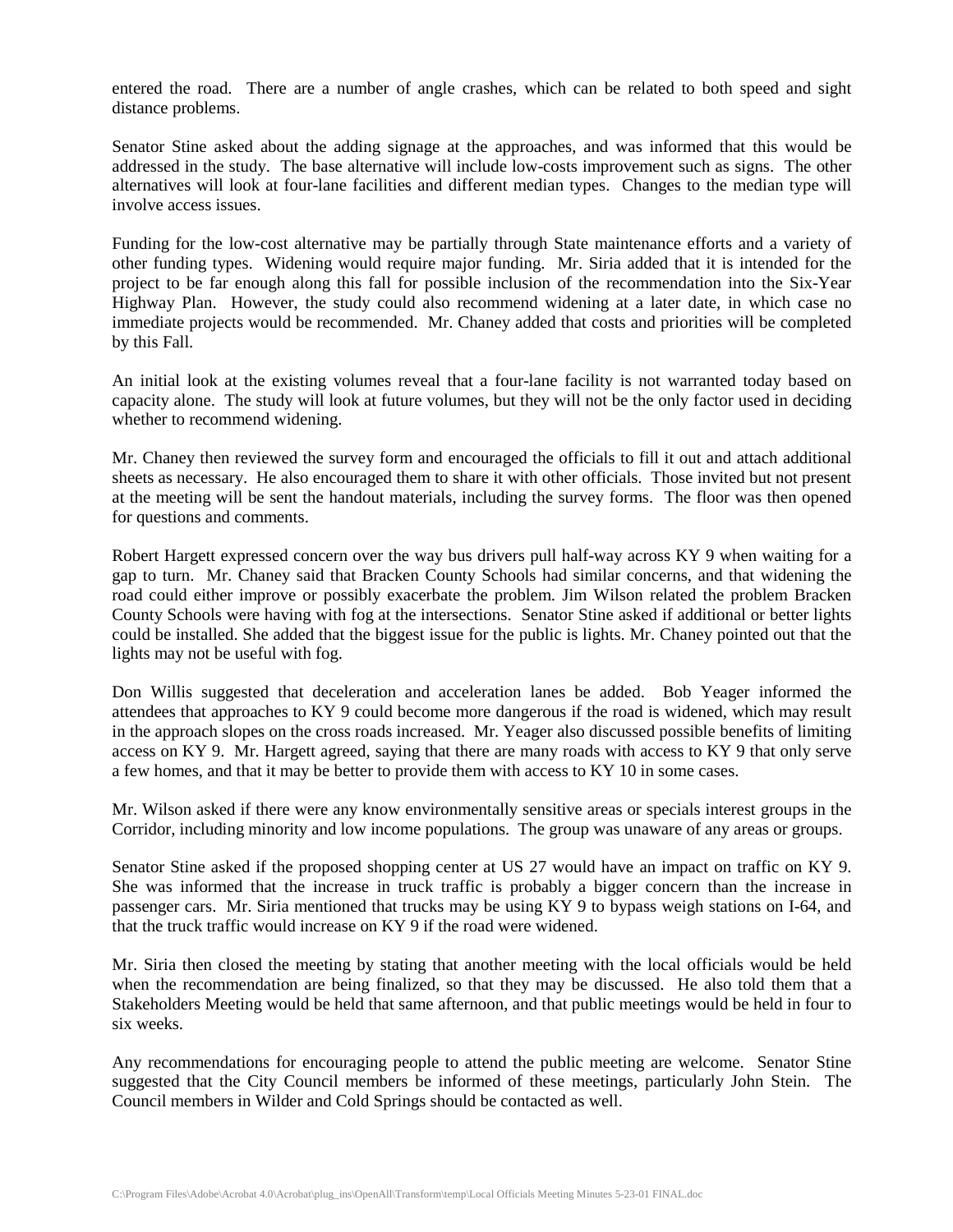# **KY 9 STAKEHOLDERS MEETING #1 MINUTES (PENDLETON & CAMPBELL COUNTIES)**

- TO: Annette Coffey, P.E. **Director** KYTC Division of Planning
- FROM: Larry D. Chaney, P.E., L.S. Director of Transportation HNTB-Louisville
- DATE: June 21, 2001
- SUBJECT: Statewide Corridor Planning KY 9 Widening Study Item No. 9-0165

The first Stakeholders Meeting for community leaders in Pendleton and Campbell Counties was held May 23, 2001 in the Peach Grove Fire Station to discuss the KY 9 project. Those in attendance were:

| Joe Jennings          | No. KY Chamber of Commerce      | 859/441-1532 |
|-----------------------|---------------------------------|--------------|
| Ralph Baker           | Castellini Company              | 859/442-4657 |
| David Tackett         | <b>Pendleton County Schools</b> | 859/654-6911 |
| <b>Robert Hargett</b> | North Pendleton VFD             | 859/472-5127 |
| David Hill            | <b>Fire District Trustee</b>    | 859/654-2465 |
| Jack Wright           | Pendleton Co. Econ. Dev.        | 859-654-4332 |
| David Feagan          | Dravo Lime/Black River Opr.     | 859-472-8100 |
| Keith Hill            | Campbell Co. PD                 | 859-635-3316 |
| <b>Bob Petracco</b>   | Brentwood Landscape & Supply    | 859/635-0711 |
| <b>Scott Boone</b>    | Northern Kentucky ADD           | 859/283-1885 |
| Mark Paine            | OKI                             | 513-651-6300 |
| Jim Wilson            | Division of Planning            | 502/564-7183 |
| Bruce Siria           | Division of Planning            | 502/564-7183 |
| <b>Bob Yeager</b>     | <b>KYTC</b> District 6          | 859/341-2700 |
| Karen Mohammadi       | <b>HNTB</b> Corporation         | 502/581-0985 |
| Larry Chaney          | <b>HNTB</b> Corporation         | 502/581-0985 |

Bruce Siria opened the meeting by explaining that the Cabinet is just starting this study to determine the need to widen the AA Highway from the 4 lane section in Campbell County to the 4-lane section in Mason County. The purpose of this meeting is to solicit the stakeholders' concerns and issues. One or two public meetings will also be held in the early stages of the project. As the study team focuses on recommendations, another set of Stakeholders Meetings will be held.

The study also hopes to determine whether any anticipated improvements are considered immediate or future needs. No funding is identified for improvements in the current Six-Year Highway Plan. The study team hopes to have a recommendation ready for entry into the next Six-Year Plan this Fall.

Ralph Baker asked if there is any reason or goal to widen other than economic development. Mr. Siria responded that there is already a widening project in place in Maysville. Economic development is driving that project, but so are commuter traffic and safety concerns.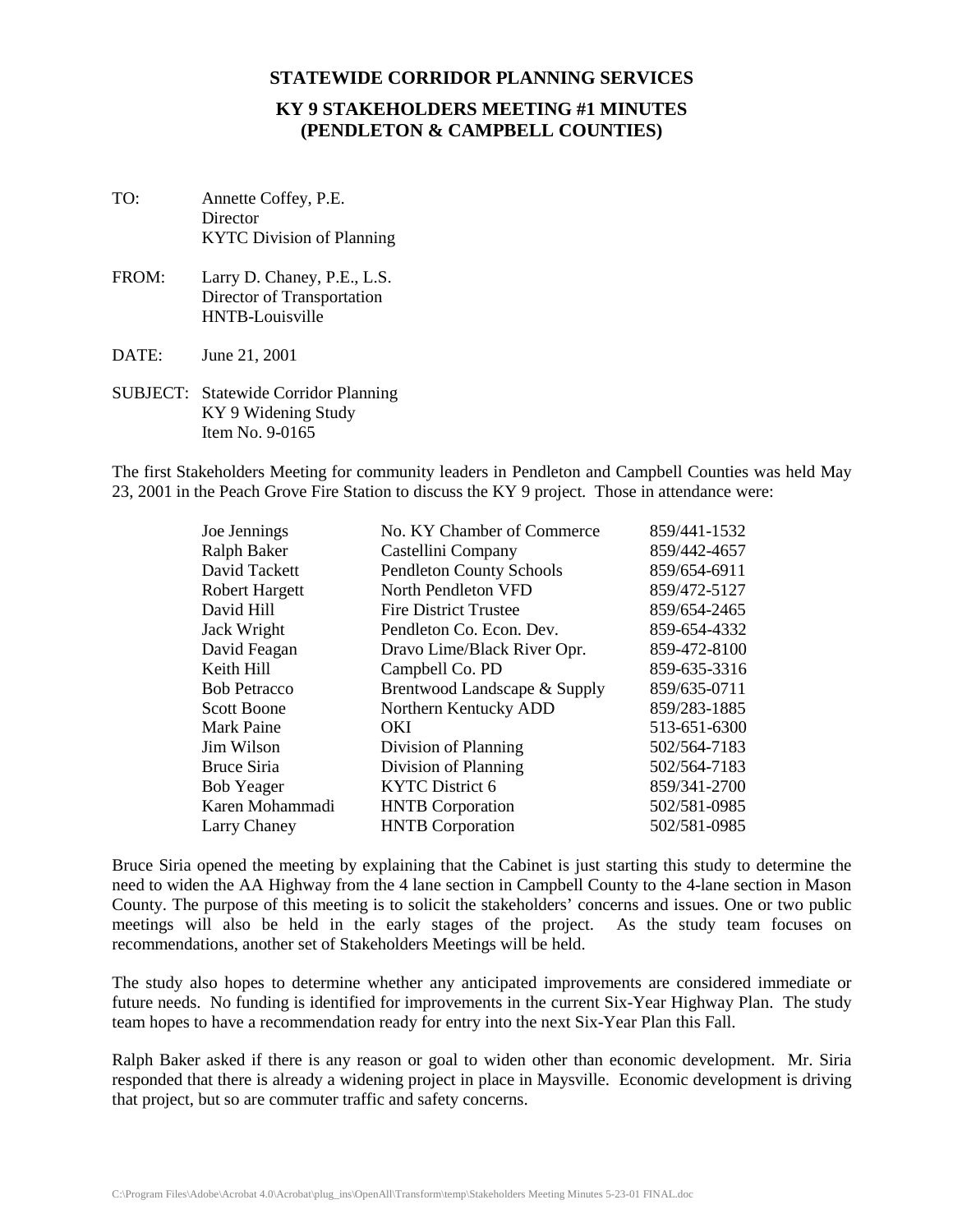Joe Jennings stated that there are a lot of complaints regarding approaching traffic and the darkness of the intersections. Mr. Siria replied that these issues may be addressed as stand alone projects, and also in conjunction with any widening plans.

Bob Petracco asked if the study will look at additional traffic and the need for turn lanes and signals. Mr. Siria answered that a 4-lane section will not represent an end to all safety problems. Widening will likely increase truck traffic. David Feagan added that truck traffic does not seem as significant in the 4-lane section of Campbell County as in the 2-lane section in Pendleton.

Mr. Jennings added that he has watched the traffic increase since the opening of the AA Highway, and has noticed a large increase in out-of-state license plates. If an improvement is going to take ten years, he feels certain that widening is necessary. He wanted to know when it might be approved and built. Mr. Siria stated that nothing is scheduled, and therefore it cannot be predicted if and when a project may be in the Six-Year Plan.

Jack Wright asked if there were not other studies that show the safety needs of a two-versus a four-lane road based on truck traffic. He feels that widening is needed now, and that a delay of 10 to 15 years will make this a critical problem.

Larry Chaney then discussed the handouts distributed at the beginning of the meeting. He stated that input from the stakeholders is a critical part of the data collection for this study. We are looking for the types of information that will not show up in our records. For example, there may be places where there are perceived safety problems, but they do not show up in our records because accidents are barely avoided. We are also concerned where future development is planned.

Our study will begin by looking at minor improvements such as turn lanes, signage, and guardrail improvements. The study will also look at truck climbing lanes and their tapers. These will serve as the baseline improvement scenario.

Keith Hill questioned whether the 4-lane section would benefit from these improvements as well. Bob Yeager responded that the Cabinet may find elements of the study to use in Campbell County outside of the project area. Mr. Chaney added that the study will look at transition areas between the 2 and 4 lane sections very closely.

Mr. Chaney said that after the baseline improvements the study will look at widening options and the resulting access options. Adding two driving lanes and a 40 foot median may actually decrease safety in some instances, and if the road has controlled access other access points may be necessary.

The stakeholders were asked if they knew of any environmental concerns (plant, animal or community), knew of any planned developments, or had any indication as to what the community will support.

Mr. Baker stated that the construction of the AA Highway has helped his company with finding and retaining employees. Mr. Jennings agreed that this road is very important to commuters.

Mark Paine asked if the accidents are increasing or decreasing. It was noted that visibility of striping along the road is poor at night. Mr. Chaney said there was a minor decrease in accidents with a small increase in volumes, therefore the rates are dropping.

David Hill stated that a problem exists at the KY 1019 intersection where the passing lane starts. Drivers must cross three lanes to make a left turn. Since this intersection is close to the river, there are over 60 days per year where dense fog causes visibility problems. Vapor lighting was suggested to alleviate this problem. Mr. Hill also stated that a big increase in traffic has occurred since Indiana opened up gambling across from Northern Kentucky. He recommended closing Eden Ridge, since it is close to KY 1019 and has poor sight distance. Mr. Siria ended the meeting by stating that once the recommendations were complete a second Stakeholders Meeting would be held.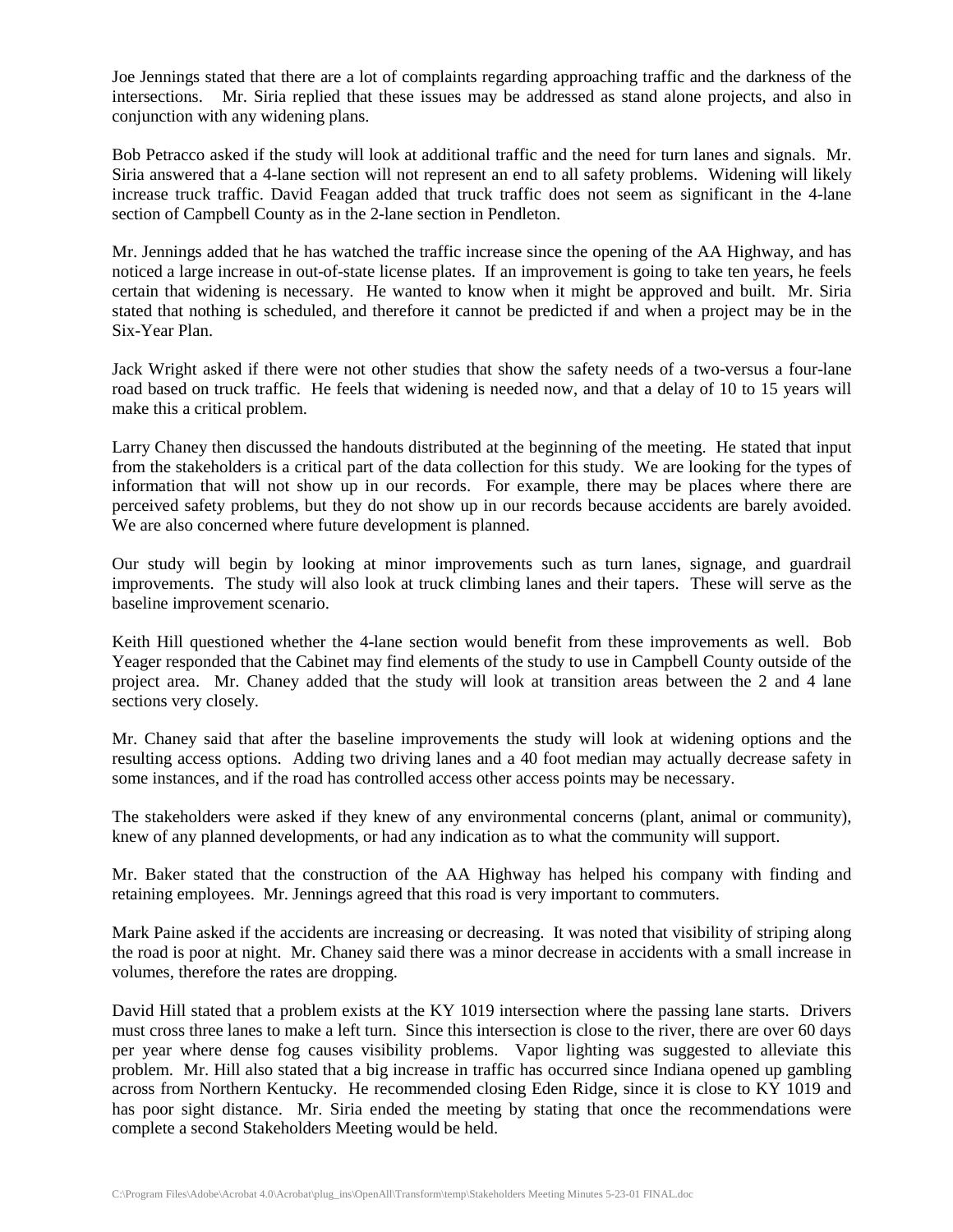### **KY 9 LOCAL OFFICIALS AND STAKEHOLDERS MEETING #2 MINUTES (PENDLETON AND CAMPBELL COUNTIES)**

- TO: Annette Coffey, P.E. **Director** KYTC Division of Planning
- FROM: Larry D. Chaney, P.E. Director of Transportation HNTB-Louisville
- DATE: September 12, 2001
- SUBJECT: Statewide Corridor Planning KY 9 Widening Study Item No. 9-0165

The second meetings for local officials and stakeholders in Pendleton and Campbell Counties were combined and held September 7, 2001 at the Peach Grove Fire Department at 10:00 a.m. to discuss the KY 9 project. Those in attendance were:

| Judge Executive, Pendleton County |
|-----------------------------------|
| Mayor, City of Falmouth           |
| Pendleton Industrial Authority    |
| Northern Kentucky ADD             |
| OKI                               |
| <b>NPCV</b> Fire Department       |
| Division of Planning              |
| Division of Planning              |
| <b>KYTC</b> District 6            |
| KYTC District 6                   |
| <b>HNTB</b> Corporation           |
| <b>HNTB</b> Corporation           |
|                                   |

Bruce Siria opened the meeting by relating the work that has been accomplished since the last meeting with the local officials and stakeholders. Using the feedback from the public and from the previous meetings with these groups, HNTB has developed several alternatives. He told the group that this meeting was being held to give information to the attendees and to get a sense of their preference toward the alternatives. The team will then take the information to the public in the last week of September. Additionally, a Public Hearing has been scheduled for September 11, 2001 at the Maysville College to discuss the Safety Study for the AA Highway being done by the Kentucky Transportation Center and the Cabinet.

Larry Chaney then began a review of the handouts (see attached). The projected traffic volumes and their associated levels of service indicate that a widening of the road is warranted. He also informed the group that the accident statistics are a bit skewed, since they do not reflect the fact that KY 9 has better geometry than most of the other two-lane rural roads to which it is compared using the statewide rates.

Mr. Chaney then discussed the Operational Improvements Alternative explaining that this was a step above the No Build Alternative. Each operational improvement item was addressed in detail.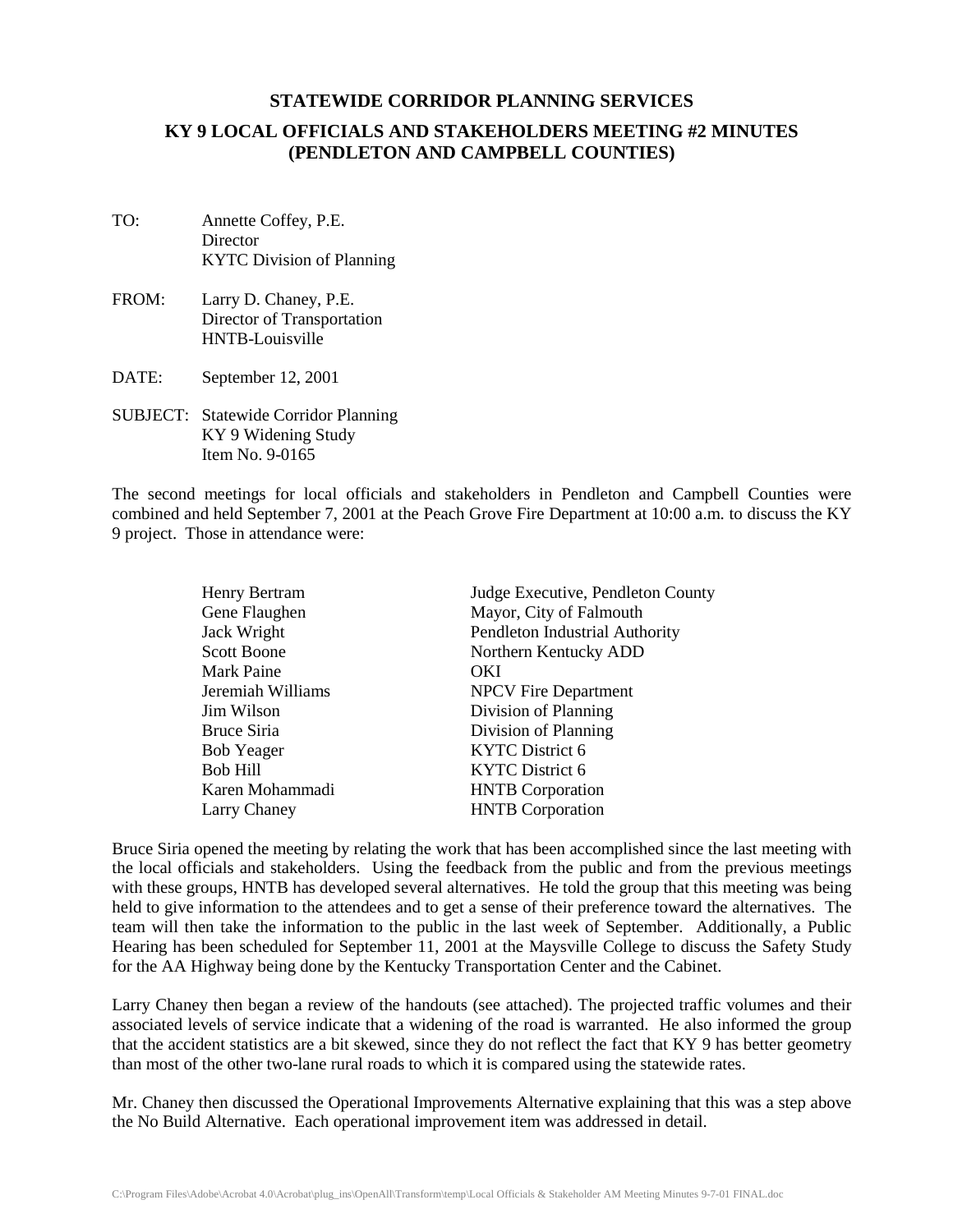Mr. Chaney described the typical sections for both the existing sections of KY 9 and the proposed alternatives. Mountable medians currently exist in the 4-lane sections outside of the study area, but they do not provide positive separation and do not meet the Cabinet's current criteria for a 55 MPH design. This type of section is not recommended for the study area.

A raised median is another option for the typical section but cannot be used unless 8-foot wide inside shoulders are used in conjunction. In lieu of this section, a depressed median was studied. This will give the appearance of an interstate facility, but could continue to allow the road to be partially controlled with 1200-foot spacing of access points. Another option would be to make the facility a fully controlled roadway. Interchanges would replace some of the at-grade intersections, and a series of frontage roads would provide access to the remaining roads and to some of the driveways. This would significantly reduce conflict points on KY 9. The initial analysis looked at 10 interchanges, but a substantial analysis would be required to justify each interchange if this alternative is selected.

Judge-Executive Bertram questioned whether improvement to US 27 and the possible addition of I-74 were included in the traffic forecasts. He was informed that funded projects were included. Mr. Siria also stated that the growth rates have been discounted for historical diversion of traffic from KY 8 and KY 10 to KY 9.

Jack Wright and Judge-Executive Bertram stated that funding of US 27 and then I-74 were priorities for them before the widening of KY 9, and that construction of I-74 would relieve congestion on KY 9. They did, however, fully support the Operational Improvements Alternative.

Mayor Flaughen stated that there is no other good route besides KY 9 from Maysville to Northern Kentucky. He does not feel that truck drivers wanting to avoid the weigh stations on I-64 and I-75 are using the route. He believes that the majority of the trucks are local. Mr. Chaney commented that the origination and destinations of the trucks were unknown to the study team.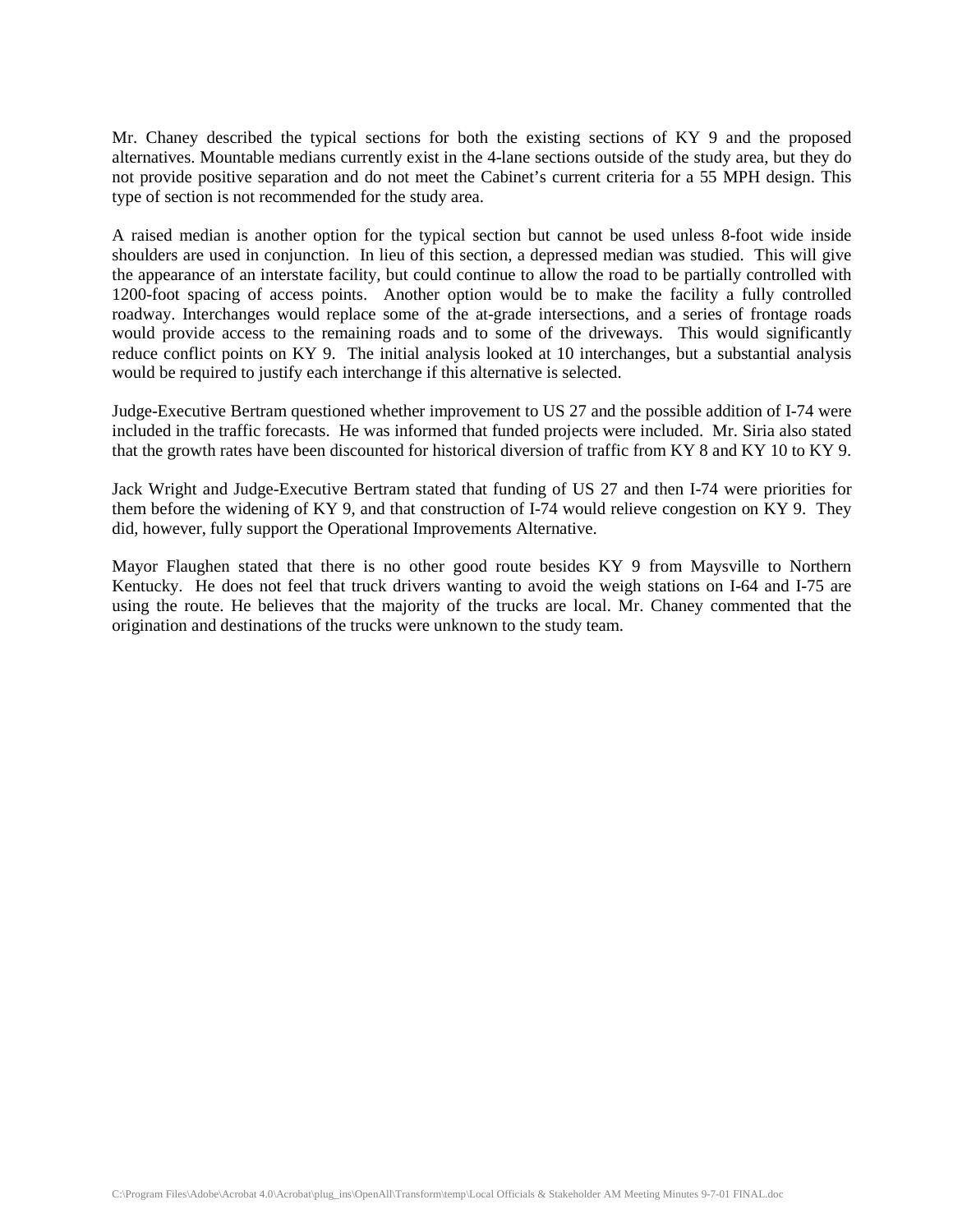# **KY 9 LOCAL OFFICIALS AND STAKEHOLDERS MEETING #2 MINUTES (MASON AND BRAKEN COUNTIES)**

- TO: Annette Coffey, P.E. **Director** KYTC Division of Planning
- FROM: Larry D. Chaney, P.E. Director of Transportation HNTB-Louisville
- DATE: September 12, 2001
- SUBJECT: Statewide Corridor Planning KY 9 Widening Study Item No. 9-0165

The second meetings for local officials and stakeholders in Mason and Bracken Counties were combined and held September 7, 2001 at the Bracken County Library at 2:00 p.m. to discuss the KY 9 project. Those in attendance were:

| Dwayne "Pie" Jett | Judge Executive, Bracken County           |
|-------------------|-------------------------------------------|
| James Gallenstein | Judge Executive, Mason County             |
| David Cartmell    | Mayor, Maysville                          |
| Perry Poe         | <b>Bracken County Chamber of Commerce</b> |
| Mike Denham       | <b>State Representative</b>               |
| Amy Kennedy       | <b>Buffalo Trace ADD</b>                  |
| Jim Wilson        | Division of Planning                      |
| Bruce Siria       | Division of Planning                      |
| Rick Omohundro    | KYTC District 9 Pre-Construction          |
| <b>Bob Hill</b>   | <b>KYTC</b> District 6 Planning           |
| <b>Bob Yeager</b> | <b>KYTC District 6 Planning</b>           |
| Karen Mohammadi   | <b>HNTB</b> Corporation                   |
| Larry Chaney      | <b>HNTB</b> Corporation                   |

Bruce Siria opened the meeting by discussing the public meeting held at Bracken County High School on the project, and by informing the group that a range of alternatives had been developed based on comments received. Larry Chaney then discussed the handouts (see attachment). He explained that traffic projections had been done for the project, and that future levels of service indicate that the road warrants widening. The accident patterns indicate that it is a good road, but that there are a higher rate of angle accidents and deer related accidents than on other State maintained two-lane rural roads.

Mr. Chaney continued with a discussion of the alternatives. It was explained that the first alternative for any study is the No Build or existing conditions. The next step is Alternative 2, the Operational and Safety Improvements. Mr. Chaney discussed each of the operational and safety improvement recommendations. Bob Yeager noted that the operational improvements are a really good idea, since it is useful to have some type of improvement between a No Build Alternative and a major construction project.

Next, Mr. Chaney described the typical sections for both the existing sections and for the proposed alternatives. Mountable medians are being used in the 4 lane sections outside the study area, but they do not